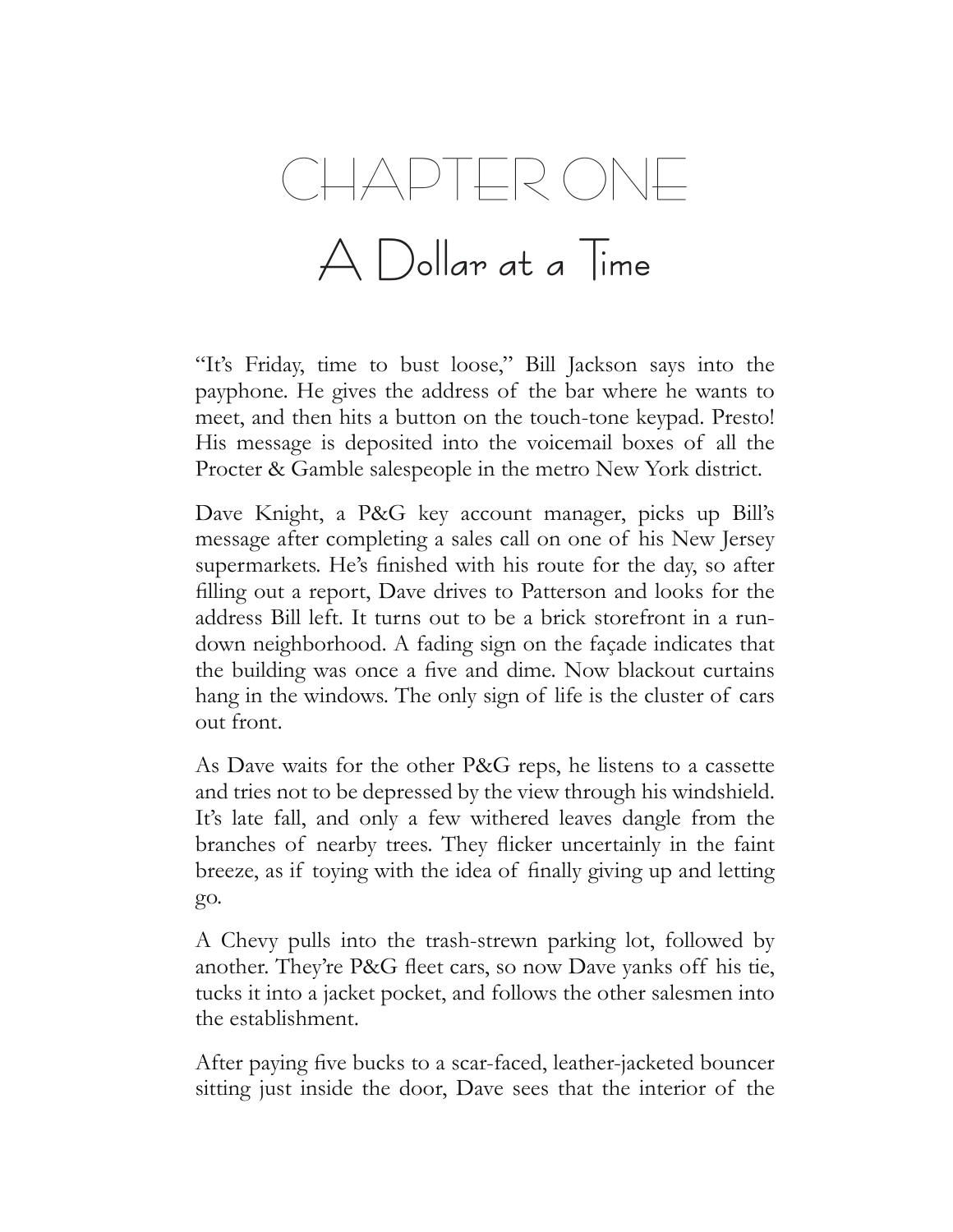place is as bad as he expected. A plywood bar runs along the back of the room, and every stool is taken by guys who look like they just got off from factory jobs. The walls and exposed heating and air-conditioning ducts are carelessly painted a drab black. Raucous music blares from two stadium speakers that hang from the rafters.

Since seating is limited at the bar, groups of men stand behind it holding highballs or beer bottles. Most are smoking, and embers glow in the darkened room. A spotlight cuts through the haze, shining on the reason all these gentlemen are here. She's a darkhaired beauty dancing on top of the bar, completely nude other than a garter on her thigh crammed with cash. The girl holds a scarf and uses it to briefy cover various parts of her body to temporarily frustrate the crowd.

Dave watches the dancer take the ends of the scarf in either hand, step over it, then pull the cloth back and forth between her legs. At this, howling erupts from the men. Those close enough reach up to feverishly tuck currency into the girl's garter. She pauses her gyrations to accommodate them while appearing quite bored. Then a fan at the end of the bar holds up a fvedollar bill. The dancer saunters over, turns her back, and squats with her ass practically in his face. The guy slowly inserts the money into her garter. Once he's done, the entertainer rises, twirls the scarf around her head, then tosses it to him. The man immediately attempts to smother himself with it.

"What are you drinking?" a feminine voice asks. Dave turns to see a naked girl holding a tray. She has a cute, doll-like face topped with a mop of curly brown hair. "I'll have whatever's on draft," Dave tells her.

"Make that two," Bill Jackson says, coming over to join them. He's a tall, sturdily built man with blond hair. Like Dave, he's an army veteran.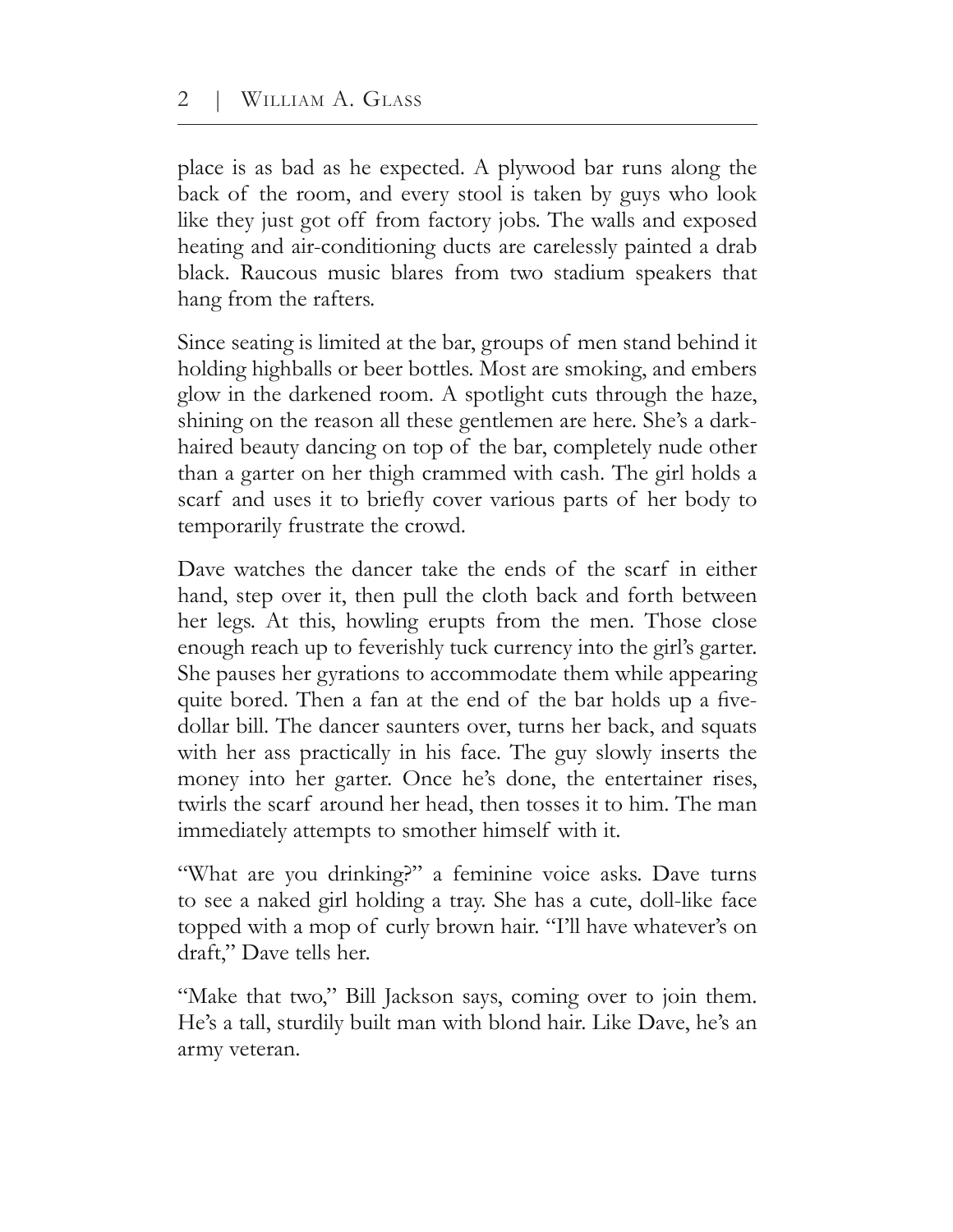"My name's Doris," the hostess smiles. "You can look at my tits if you want."

Dave glances at the girl's chest. "I've seen worse," he deadpans. "Ouch! You're standing on my foot."

"That's not all I'll be standing on if you can't be nice," Doris threatens.

"OK, sorry," Dave laughs. He holds both hands up in mock surrender as Doris turns and heads for the bar.

"She's pretty," Bill says.

"Yeah, not bad," Dave replies. "How did you find this joint?"

"The Lever Brothers guy told me about it."

"Quite horrible, don't you think?"

"Oh, about par for the course," Bill says, with a glance at the surroundings.

Doris returns with their beers, and Bill gives her a five. "Keep it," he says when she starts to make change. Doris smiles her thanks, then disappears back into the crowd.

Now Bill and Dave swill brew and check out the scene. A dozen naked hostesses are working the room. When the frst dancer goes on break, one of the other girls takes her place. This is a distinct letdown for the crowd, as the new performer is an awkward dancer whose efforts to be sexy are merely crude. She appears desperate to please, unlike the frst dancer, who had evinced only contempt for her fans.

Turning away from the entertainment, Bill lights a cigarette. "How do they get away with this?" he wonders.

"Guess it's considered 'artistic expression,'" Dave replies.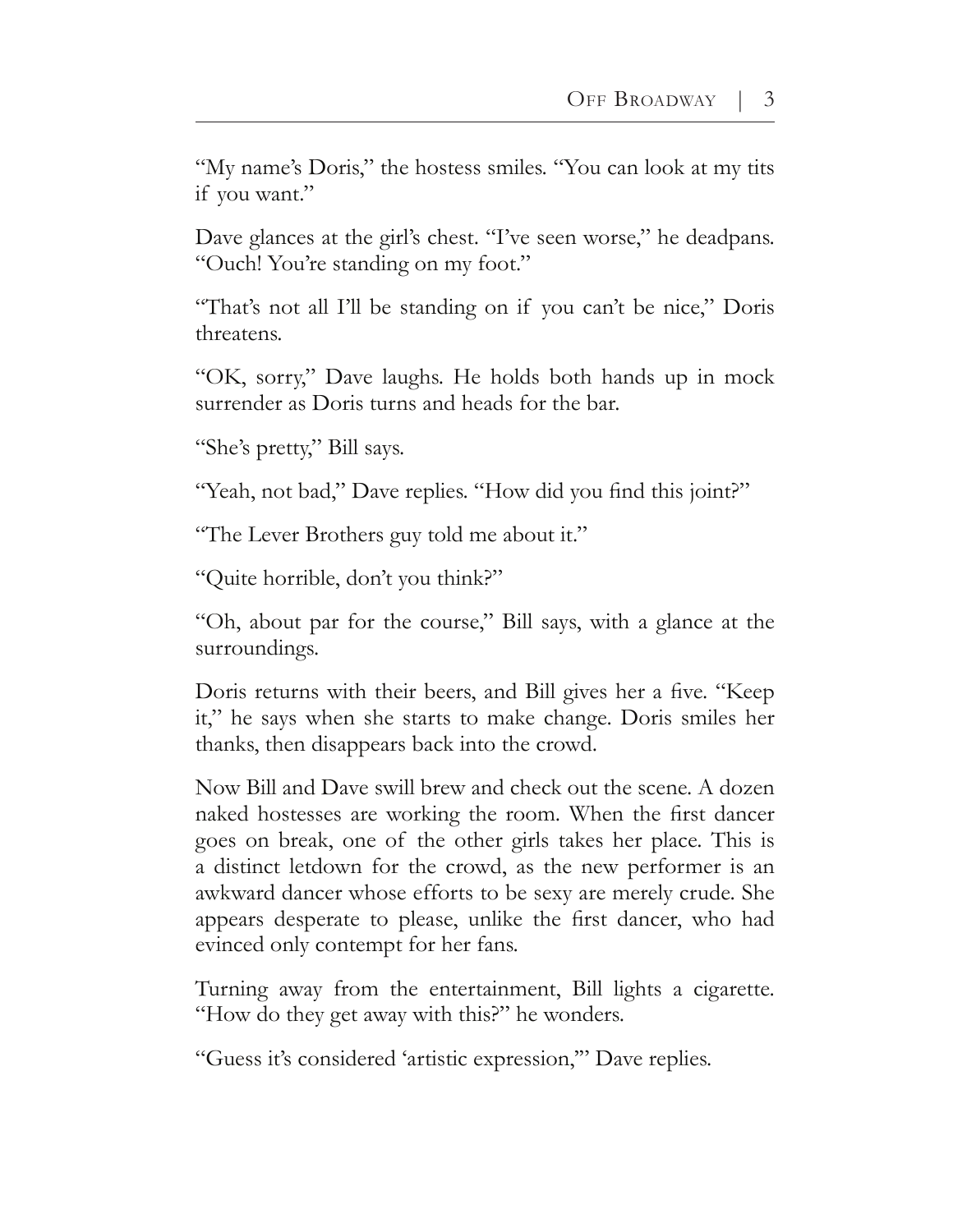"You ask me, it's a Mafa deal."

"Ya think?"

Bill blows a smoke ring then watches it foat away. "So, how are you looking for quota?" he asks.

"So far, so good," Dave shrugs.

"You and Stephanie both made it again last quarter," Bill says enviously.

"Yeah, but it's the end-of-year number they look at."

"It would take a miracle for me to pull it out at this point."

Dave pokes his friend on the arm. "Oh, come on," he says.

"You deserve it with all the hours you put in," Bill declares. "But Stephanie gets by on sex appeal."

"Hey, sales is sales; you use whatever works."

Doris reappears out of the gloom. "You guys ready for another?"

"On me," Dave says, and lays some cash on her tray.

"Back in a fash."

Bill takes a fnal drag then drops his cigarette underfoot. "Women don't belong in business," he exhales. "They're taking jobs away from guys with families."

"That way of thinking went out with the Hula-Hoop," Dave laughs.

"But it's not right," Bill persists. "Store managers don't cooperate with me, but they let Stephanie do what she wants."

"Oh, come on," Dave protests. "What're you worried about? If women want to get into this racket, fne. As for sex, can you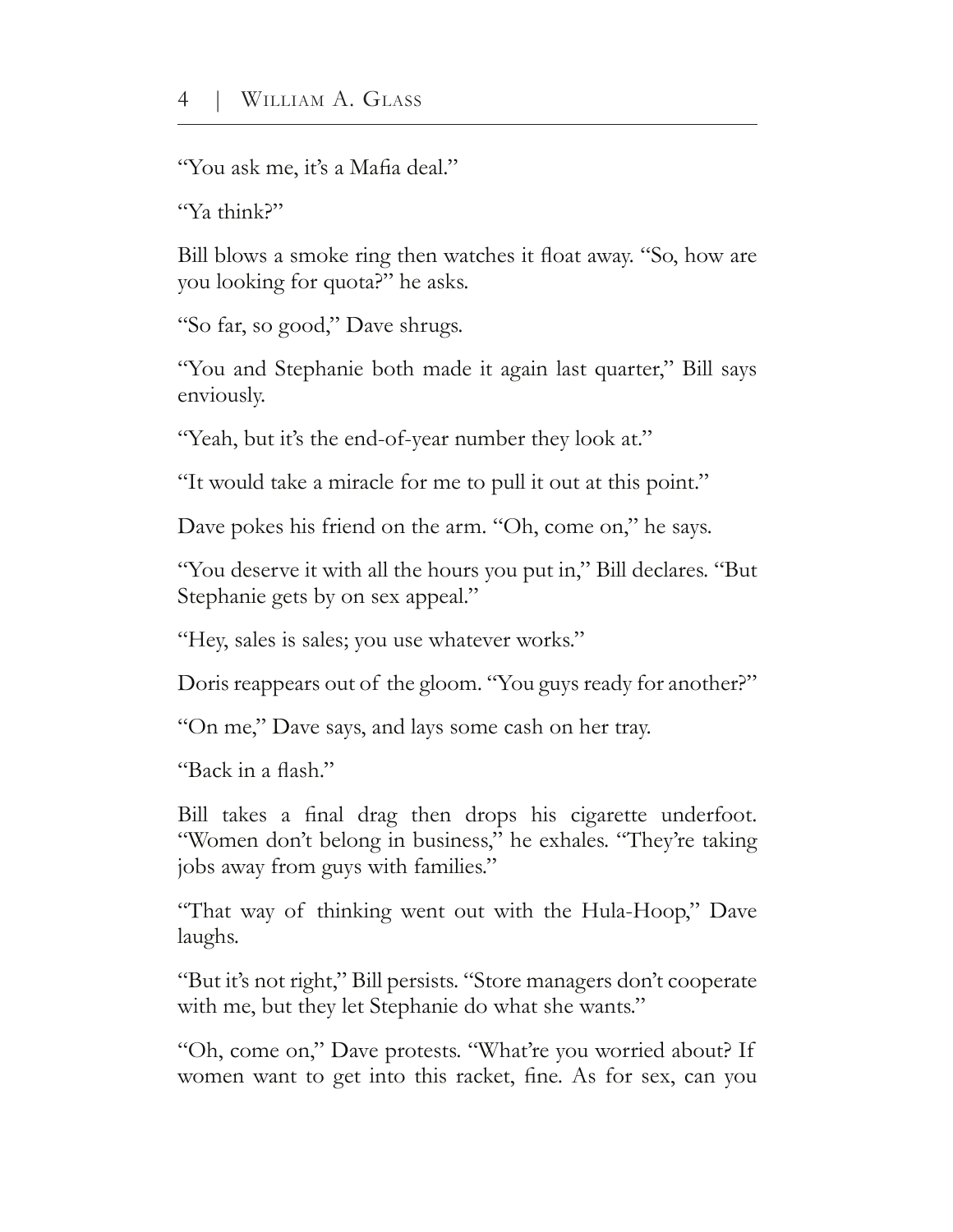imagine Stephanie doing it with a store manager just to get more shelf space for Tide? If they want to fantasize and maybe give her a little extra cooperation, then what's the harm? Maybe some of my store managers fantasize about beating me at golf. That doesn't mean I'm gonna let them."

"What happened to our beers?" Bill asks, looking around for the waitress.

"Isn't that Doris at the service bar?" Dave points to where several girls are waiting.

In a few minutes, Doris comes over with the beverages. "Sorry it took so long," she says. "I ran into one of my regulars and he insisted that I give him a private dance in the VIP lounge."

"How much does it cost for a private dance?" Bill asks.

"Ten dollars for one song, ffteen for two."

"That's too much!"

"Let me know if you change your mind." Doris moves off to look for other customers.

"It's crazy," Dave says. "Imagine paying ten bucks to have some strange broad dance in your lap."

"You're right," Bill agrees. "I just came here for a few laughs like you. Hey, I've got to drain the lizard, any idea where the head  $is?$ 

"Not a clue."

"I'll be back, don't go anywhere."

"No worries."

Standing by himself, Dave taps a foot to the music and gazes around the room. He sees a roped-off area in one corner behind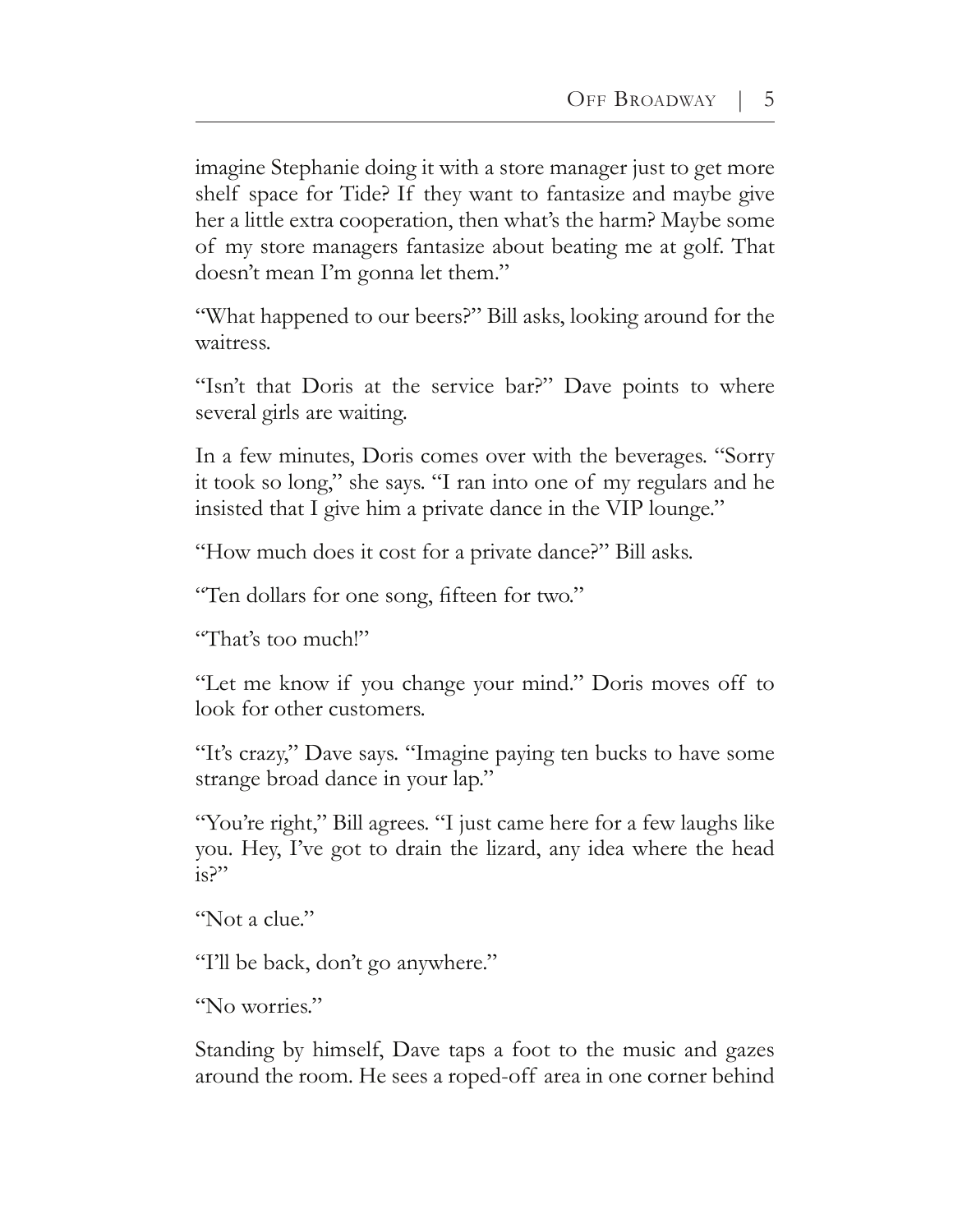a sign labeled "VIP LOUNGE." Beyond the rope, men sit in armchairs while naked hostesses gyrate in their laps.

A willowy brunette sidles up and takes Dave's arm. "Would you like to spend some time in the VIP lounge with me?" she purrs.

"Thanks, but I'll pass."

"You'd be amazed at how much fun we could have."

"I believe you," Dave replies, "but ever since the heart attack, I've been trying to avoid excitement." The girl hastily moves away.

Bill hasn't returned, so Dave looks for him at the bar. Several P&G guys are there reaching out with dollar bills, trying to get their hands into the current dancer's garter. Dave smiles and shakes his head at their antics. Then he glances into the ropedoff area again and sees Bill in one of the chairs, with Doris swarming over him in rhythm with the music. As the last chords of the Stones' "Sympathy for the Devil" fade, she backs away.

Moments later, Bill is back. "I thought you just came here for a few laughs," Dave says.

"That Doris is the worst prick teaser ever."

"How much did you give her?"

"Fifteen bucks."

"Ouch."

"Yeah, I know."

"Anyway, I have to go."

"So soon?"

"Yeah."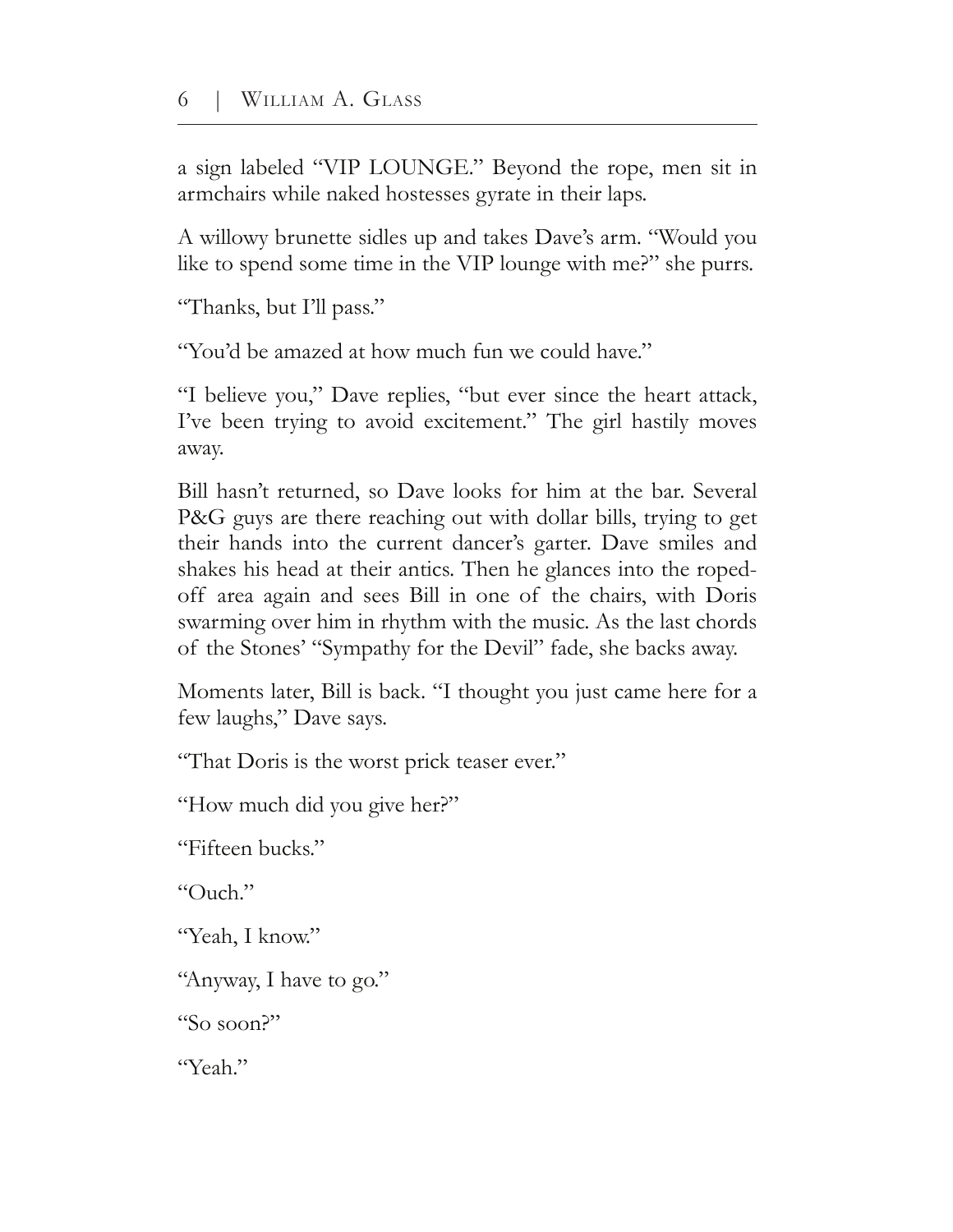"OK, see you next week."

"You got it."

On his way home, Dave listens to a Van Morrison tape and gets back some of the optimism that was drained out of him at the strip joint. Soon he's crossing the George Washington Bridge and is amazed as always at the bright lights of the big city. He heads into Manhattan, then pulls into his parking garage.

After securing the car, Dave walks a short distance to the brownstone apartment building where he and his wife, Cindy, live. He lets himself into the turn-of-the-century building, then goes up four fights of stairs to reach the one-bedroom co-op they bought with help from her parents. Inside, he fnds Cindy asleep on the sofa.

Dave makes himself dinner and eats in the kitchen. After cleaning up, he gets ready for bed, then goes into the living room, gently wakes Cindy, and leads her into the bedroom. She's quickly back asleep, so Dave picks up his current book and reads awhile before turning out the light.

In the morning, Cindy's at the kitchen table drinking coffee when Dave comes in. "Where were you last night?" she asks.

"At a titty bar in Patterson," Dave replies, "with some of the guys." He pops an English muffn into the toaster, then pours a glass of orange juice.

"Nice way for a bunch of married guys to spend an evening," Cindy observes.

"Yeah, it was rank, but you told me to be more sociable, so I'm trying."

"By sociable, I didn't mean strip clubs."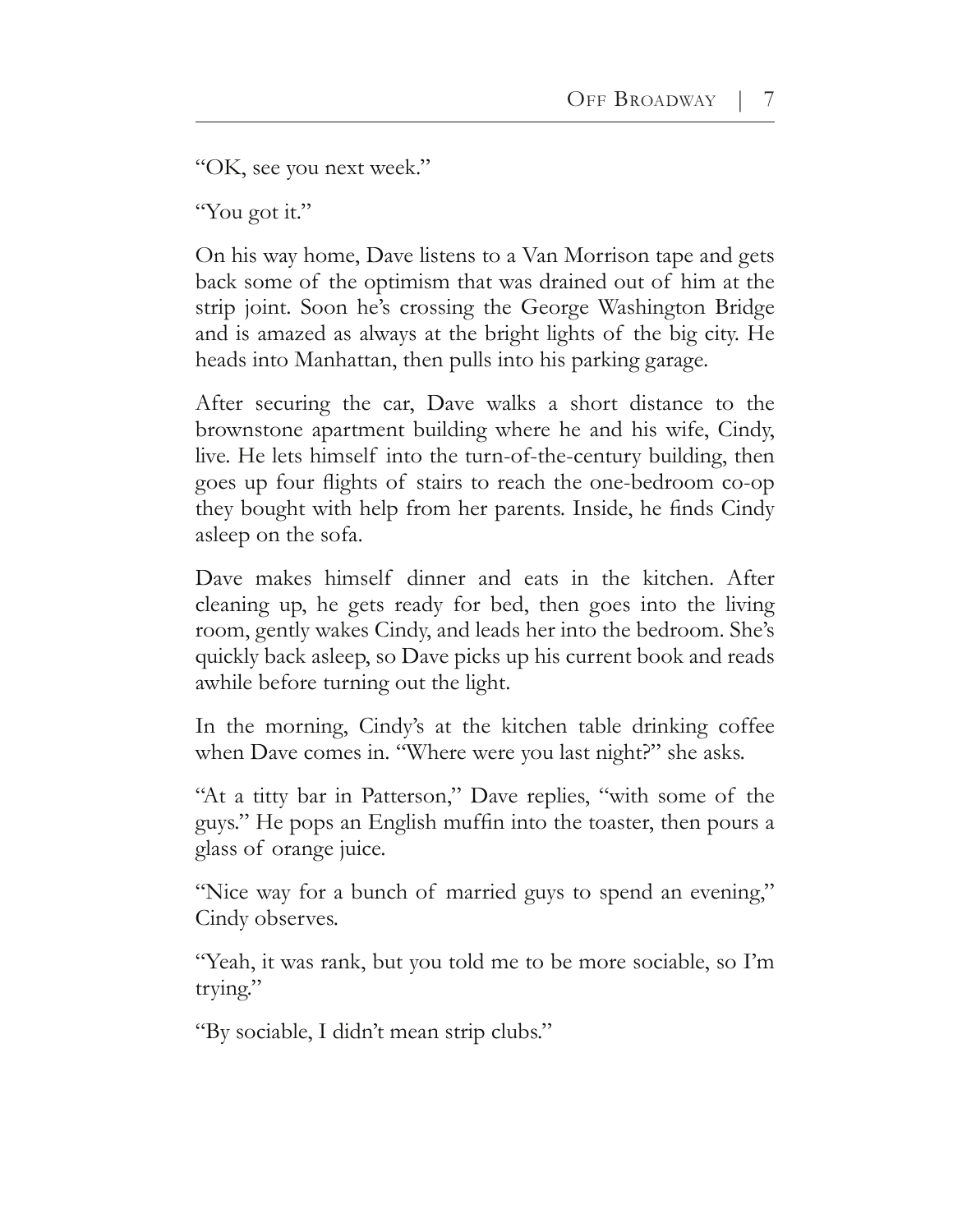"That's what they do when there's no golf." Dave spreads margarine on the muffn. It quickly melts, then disappears into the nooks and crannies.

"How pathetic," Cindy sighs. "Now, let's go for a walk."

"Sounds good." Dave fnishes breakfast while lacing on his sneakers.

Once they're outside, Cindy and Dave head up 59th Street toward Central Park. They make an attractive couple. Cindy's in her late twenties, but with her tomboy haircut and freckles, she retains the look of a college girl. Her husband is taller than average, with bright, green eyes, and a ruddy complexion. His lanky frame is topped with an unruly mop of strawberry-blonde hair.

After an energetic hike through the park, Cindy and Dave start for home. On the way, they stop at their favorite pizza place. "How are the auditions going?" Dave asks, once they've placed their order. Cindy works as the executive assistant for Sydney Glass, a Broadway producer.

"The leads were cast early on," Cindy replies. "Now we're doing all the bit parts, but it's dragging. Sydney's a hard man to satisfy."

"Yeah, you've been working some long hours."

"You too, if you call playing golf and going to strip clubs work."

"Someone's got to do it."

"Yeah, and it might as well be you, right?"

"We've got a regional sales meeting next week," Dave says. He leans back as the waiter reaches in with a pitcher of beer. "I'll be gone all of Monday but will be back Tuesday night."

"You could stay out the entire week for all I care." Cindy flls their mugs.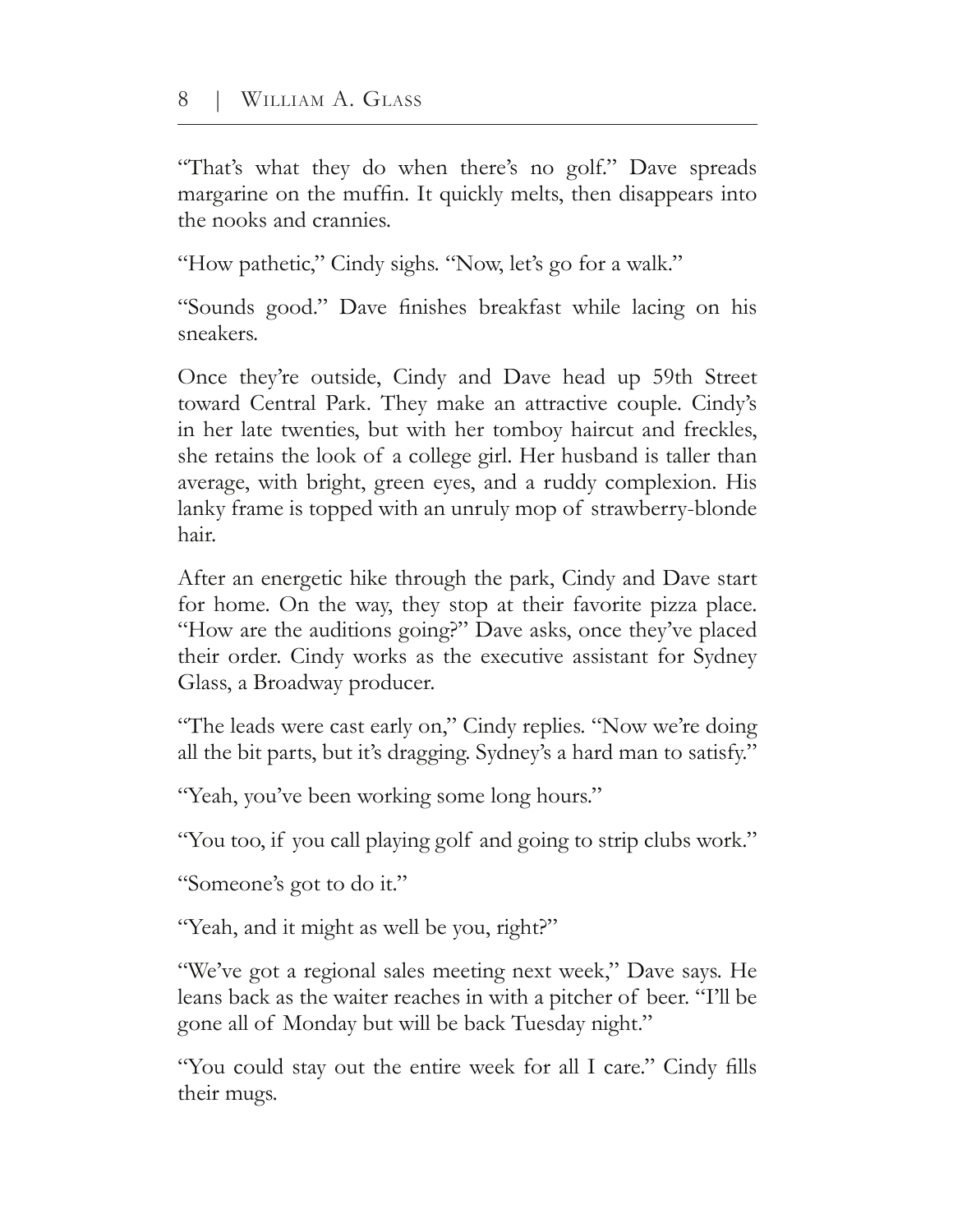"That's cold!"

"Sorry, but you're getting worse."

"How?"

"You're more hyper, forgetful, and messy. The other day, I found a leaky carton of ice cream in the pantry."

"Ugh."

"It took me half an hour to clean up the mess. Of course, the ice cream was ruined."

"I'm sorry."

"You forget what you're doing right in the middle of doing it," Cindy complains. "It used to be funny but not anymore."

"I'll try to do better," Dave promises.

"Yeah, right," Cindy says. She moves her mug and the pitcher aside so the waiter can put their pizza down. Gingerly, she takes hold of a slice and drags it onto her plate. It's sizzling hot.



Cindy gets up at her regular time on Monday and leaves for work, but Dave sleeps in. He has no sales calls planned because of the regional sales meeting. It's in Philadelphia, so he has a short drive compared with those coming from some other districts.

Even after dawdling over breakfast and following speed limits on the way down, Dave gets to the meeting hotel early. But that's no problem for the always helpful Marriott staff. After a short wait, they find a freshly made-up room and give him the key.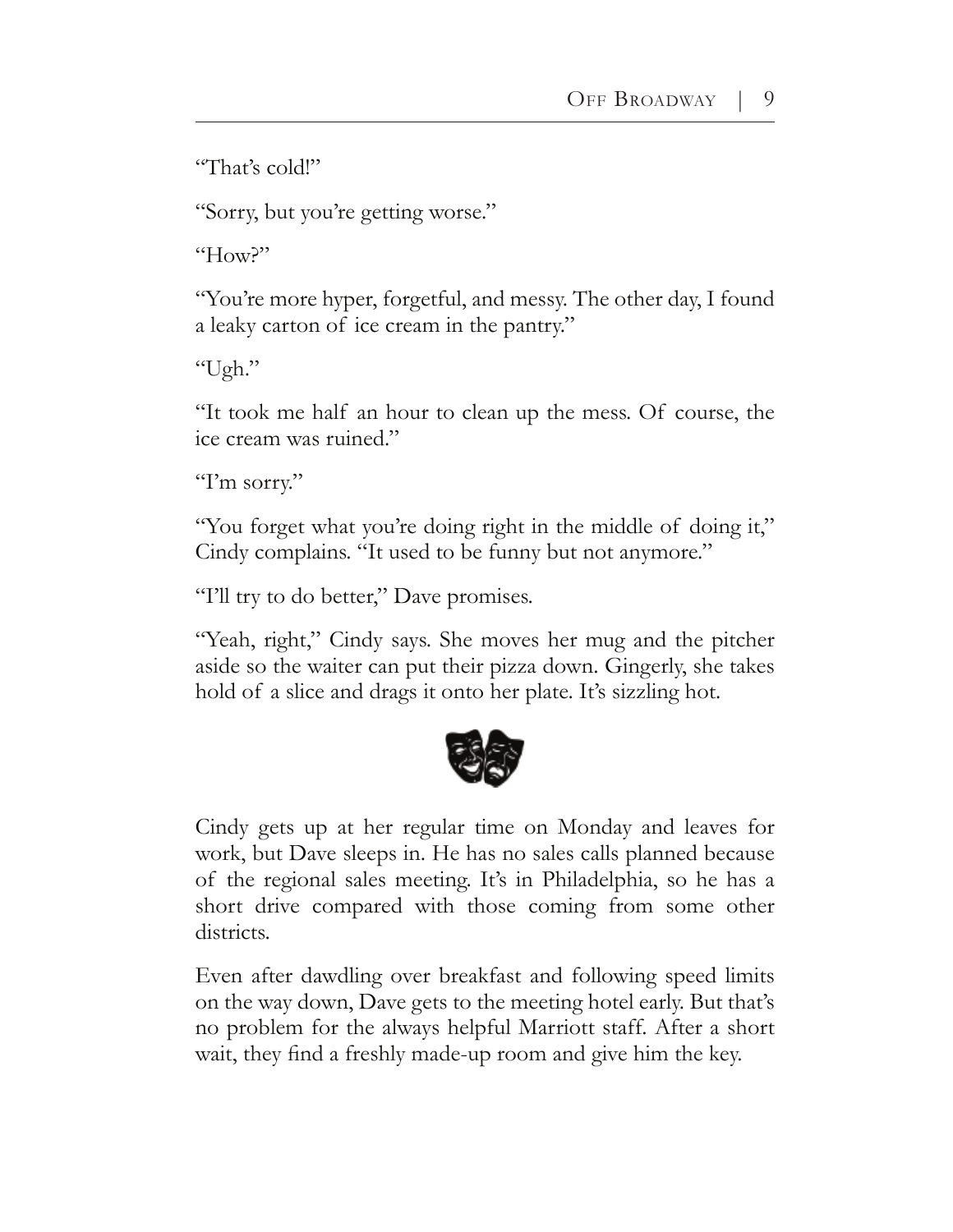Once inside the room, Dave turns on the TV for company, then unpacks. An hour later, the phone rings, and it's Stephanie Whitney, another key account manager. "Hey, Steph," Dave answers, then listens a moment. "OK, lunch sounds good."

At noon, Dave goes down to the lobby and fnds Stephanie by the entrance to the restaurant. She's dressed in a conservative pantsuit, but with a mass of wavy blonde hair framing her cover girl face, she still looks glamorous. Stephanie's long legs slash the air as they follow the hostess to a table. "I'm going to have the soup with a side salad," she says when the waiter arrives, "oh, and an iced tea."

After Dave orders, he and Stephanie settle back to wait for their food. Both are dreading a long afternoon of meetings, and neither feels like talking. As Dave idly glances around, he just misses making eye contact with fellow P&G salespeople. That's because they quickly jerk their heads away, not wanting to get caught staring.

Promptly at one, the P&G key account managers fle into a ballroom along with their district managers. After everyone is seated at tables, Nick Carroll, the regional sales manager, kicks off the meeting. "We have a lot to cover over the next two days," he tells the attendees. "This afternoon, we'll have Xerox training, followed by dinner. Tomorrow, we have a general session in the morning and district meetings all afternoon."

Now that he's set the stage, Nick allows Alex Wright, the regional sales training manager, to take over. "We're going to have a review of PSS III," Alex announces, standing next to an overhead projector at the front of the room. "Then we'll break into groups and do role-playing."

The trainer places his frst transparency onto the projector and switches the machine on. The title of his presentation fashes on the screen, "XEROX Professional Selling Skills Review." Without comment, Alex removes the transparency, then puts